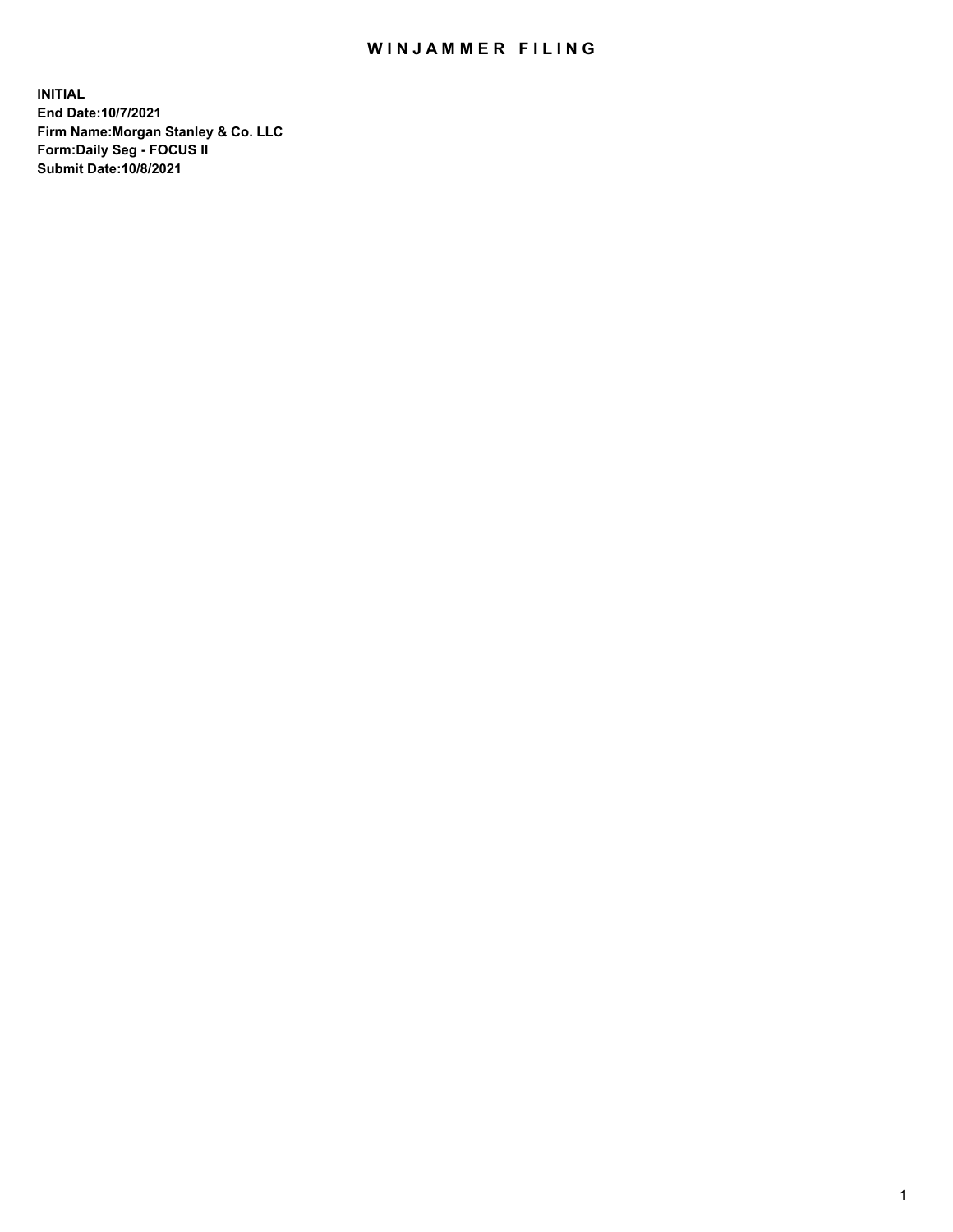**INITIAL End Date:10/7/2021 Firm Name:Morgan Stanley & Co. LLC Form:Daily Seg - FOCUS II Submit Date:10/8/2021 Daily Segregation - Cover Page**

| Name of Company                                                                                                                                                                                                                                                                                                                | <b>Morgan Stanley &amp; Co. LLC</b>                    |
|--------------------------------------------------------------------------------------------------------------------------------------------------------------------------------------------------------------------------------------------------------------------------------------------------------------------------------|--------------------------------------------------------|
| <b>Contact Name</b>                                                                                                                                                                                                                                                                                                            | <b>Ikram Shah</b>                                      |
| <b>Contact Phone Number</b>                                                                                                                                                                                                                                                                                                    | 212-276-0963                                           |
| <b>Contact Email Address</b>                                                                                                                                                                                                                                                                                                   | Ikram.shah@morganstanley.com                           |
| FCM's Customer Segregated Funds Residual Interest Target (choose one):<br>a. Minimum dollar amount: ; or<br>b. Minimum percentage of customer segregated funds required:% ; or<br>c. Dollar amount range between: and; or<br>d. Percentage range of customer segregated funds required between:% and%.                         | 235,000,000<br><u>0</u><br><u>00</u><br>0 Q            |
| FCM's Customer Secured Amount Funds Residual Interest Target (choose one):<br>a. Minimum dollar amount: ; or<br>b. Minimum percentage of customer secured funds required:%; or<br>c. Dollar amount range between: and; or<br>d. Percentage range of customer secured funds required between: % and %.                          | 140,000,000<br><u>0</u><br><u>00</u><br>0 <sub>0</sub> |
| FCM's Cleared Swaps Customer Collateral Residual Interest Target (choose one):<br>a. Minimum dollar amount: ; or<br>b. Minimum percentage of cleared swaps customer collateral required:% ; or<br>c. Dollar amount range between: and; or<br>d. Percentage range of cleared swaps customer collateral required between:% and%. | 92,000,000<br><u>0</u><br><u>00</u><br>0 <sub>0</sub>  |

Attach supporting documents CH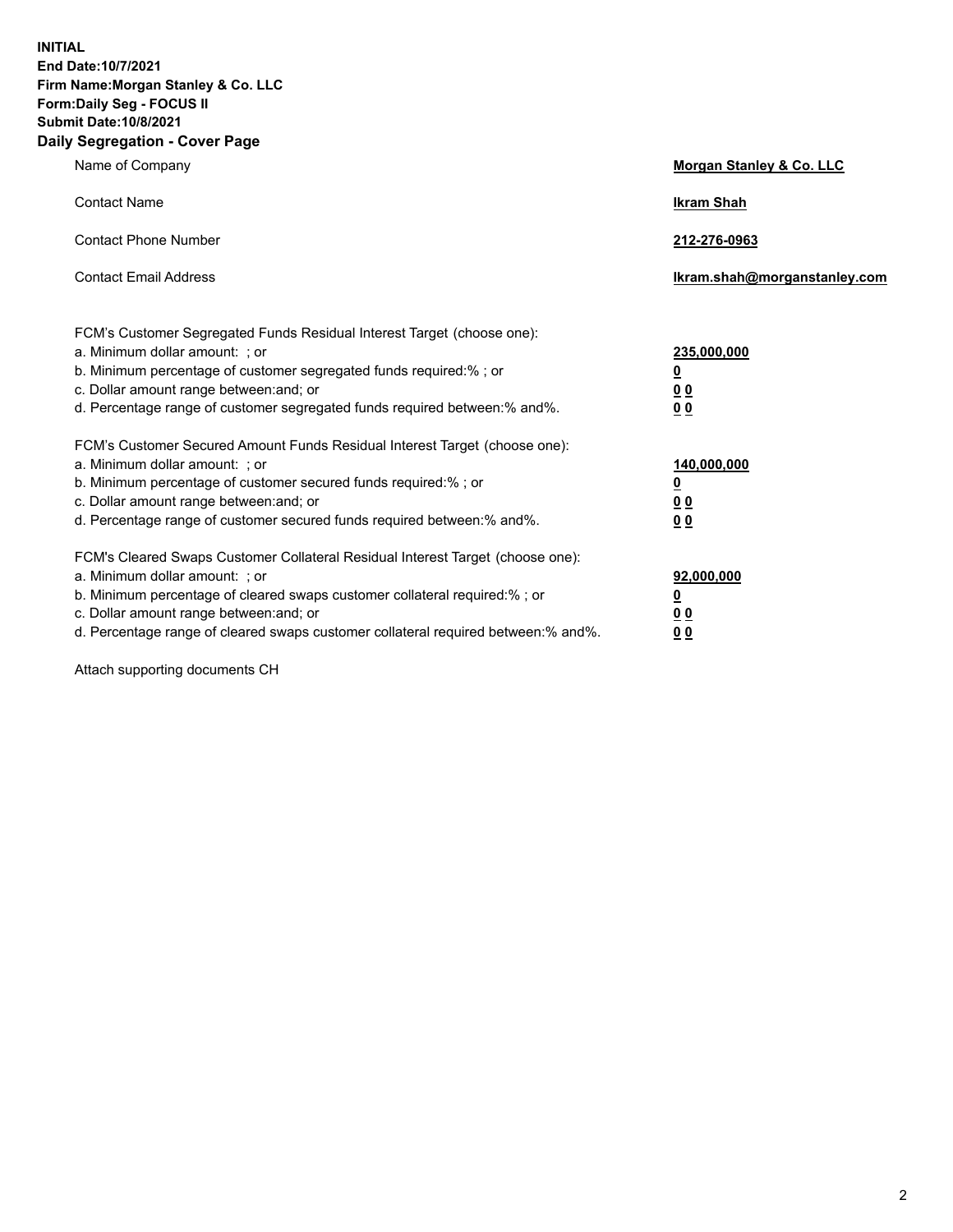## **INITIAL End Date:10/7/2021 Firm Name:Morgan Stanley & Co. LLC Form:Daily Seg - FOCUS II Submit Date:10/8/2021**

## **Daily Segregation - Secured Amounts**

Foreign Futures and Foreign Options Secured Amounts Amount required to be set aside pursuant to law, rule or regulation of a foreign government or a rule of a self-regulatory organization authorized thereunder 1. Net ledger balance - Foreign Futures and Foreign Option Trading - All Customers A. Cash **5,881,243,221** [7315] B. Securities (at market) **1,888,921,309** [7317] 2. Net unrealized profit (loss) in open futures contracts traded on a foreign board of trade **154,446,715** [7325] 3. Exchange traded options a. Market value of open option contracts purchased on a foreign board of trade **44,745,442** [7335] b. Market value of open contracts granted (sold) on a foreign board of trade **-25,731,974** [7337] 4. Net equity (deficit) (add lines 1. 2. and 3.) **7,943,624,713** [7345] 5. Account liquidating to a deficit and account with a debit balances - gross amount **58,634,769** [7351] Less: amount offset by customer owned securities **and the securities of the securities -57,164,232** [7352] **1,470,537** 6. Amount required to be set aside as the secured amount - Net Liquidating Equity Method (add lines 4 and 5) 7. Greater of amount required to be set aside pursuant to foreign jurisdiction (above) or line 6. FUNDS DEPOSITED IN SEPARATE REGULATION 30.7 ACCOUNTS 1. Cash in banks A. Banks located in the United States **468,896,094** [7500] B. Other banks qualified under Regulation 30.7 **343,559,130** [7520] **812,455,224** 2. Securities A. In safekeeping with banks located in the United States **505,397,350** [7540] B. In safekeeping with other banks qualified under Regulation 30.7 **61,997,844** [7560] **567,395,194** 3. Equities with registered futures commission merchants A. Cash **12,640,066** [7580] B. Securities **0** [7590] C. Unrealized gain (loss) on open futures contracts **-1,449,211** [7600] D. Value of long option contracts **0** [7610] E. Value of short option contracts **0** [7615] **11,190,855** [7620] 4. Amounts held by clearing organizations of foreign boards of trade A. Cash **0** [7640] B. Securities **0** [7650] C. Amount due to (from) clearing organization - daily variation **0** [7660] D. Value of long option contracts **0** [7670] E. Value of short option contracts **0** [7675] **0** [7680] 5. Amounts held by members of foreign boards of trade A. Cash **5,273,952,630** [7700] B. Securities **1,321,526,114** [7710] C. Unrealized gain (loss) on open futures contracts **155,895,926** [7720] D. Value of long option contracts **44,745,442** [7730] E. Value of short option contracts **-25,731,974** [7735] **6,770,388,138**

- 6. Amounts with other depositories designated by a foreign board of trade **0** [7760]
- 7. Segregated funds on hand **0** [7765]
- 8. Total funds in separate section 30.7 accounts **8,161,429,411** [7770]
- 9. Excess (deficiency) Set Aside for Secured Amount (subtract line 7 Secured Statement Page 1 from Line 8)
- 10. Management Target Amount for Excess funds in separate section 30.7 accounts **140,000,000** [7780]
- 11. Excess (deficiency) funds in separate 30.7 accounts over (under) Management Target **76,334,161** [7785]

**0** [7305]

[7354] **7,945,095,250** [7355]

**7,945,095,250** [7360]

[7530]

[7570]

[7740] **216,334,161** [7380]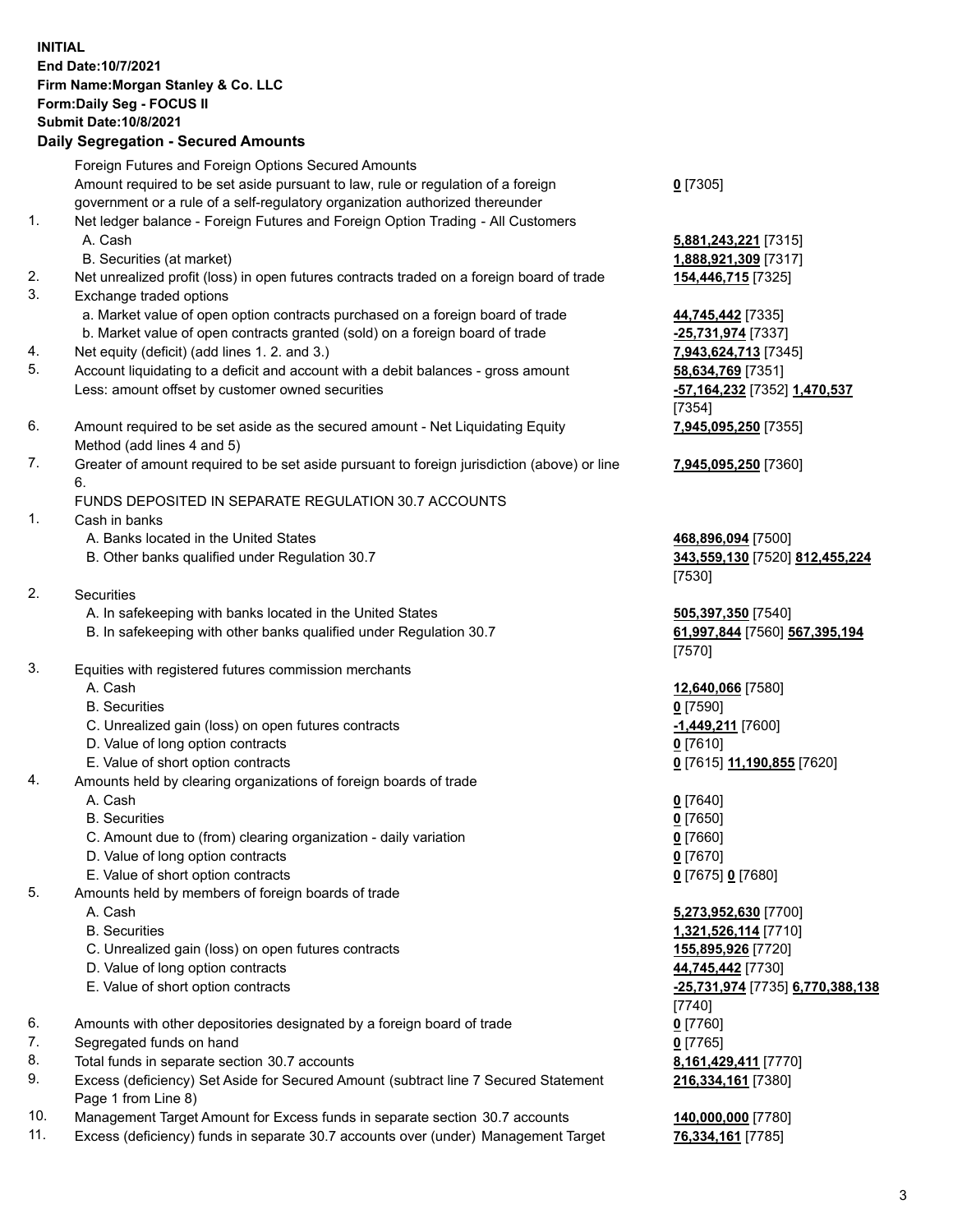**INITIAL End Date:10/7/2021 Firm Name:Morgan Stanley & Co. LLC Form:Daily Seg - FOCUS II Submit Date:10/8/2021 Daily Segregation - Segregation Statement** SEGREGATION REQUIREMENTS(Section 4d(2) of the CEAct) 1. Net ledger balance A. Cash **18,756,715,954** [7010] B. Securities (at market) **7,587,257,202** [7020] 2. Net unrealized profit (loss) in open futures contracts traded on a contract market **-1,140,288,080** [7030] 3. Exchange traded options A. Add market value of open option contracts purchased on a contract market **1,813,053,309** [7032] B. Deduct market value of open option contracts granted (sold) on a contract market **-1,497,011,777** [7033] 4. Net equity (deficit) (add lines 1, 2 and 3) **25,519,726,608** [7040] 5. Accounts liquidating to a deficit and accounts with debit balances - gross amount **601,870,550** [7045] Less: amount offset by customer securities **-601,746,662** [7047] **123,888** [7050] 6. Amount required to be segregated (add lines 4 and 5) **25,519,850,496** [7060] FUNDS IN SEGREGATED ACCOUNTS 7. Deposited in segregated funds bank accounts A. Cash **2,823,018,869** [7070] B. Securities representing investments of customers' funds (at market) **0** [7080] C. Securities held for particular customers or option customers in lieu of cash (at market) **3,098,781,279** [7090] 8. Margins on deposit with derivatives clearing organizations of contract markets A. Cash **15,415,964,286** [7100] B. Securities representing investments of customers' funds (at market) **0** [7110] C. Securities held for particular customers or option customers in lieu of cash (at market) **4,340,533,005** [7120] 9. Net settlement from (to) derivatives clearing organizations of contract markets **-246,250,416** [7130] 10. Exchange traded options A. Value of open long option contracts **1,813,053,309** [7132] B. Value of open short option contracts **-1,497,011,777** [7133] 11. Net equities with other FCMs A. Net liquidating equity **11,370,078** [7140] B. Securities representing investments of customers' funds (at market) **0** [7160] C. Securities held for particular customers or option customers in lieu of cash (at market) **0** [7170] 12. Segregated funds on hand **147,942,918** [7150] 13. Total amount in segregation (add lines 7 through 12) **25,907,401,551** [7180] 14. Excess (deficiency) funds in segregation (subtract line 6 from line 13) **387,551,055** [7190] 15. Management Target Amount for Excess funds in segregation **235,000,000** [7194]

16. Excess (deficiency) funds in segregation over (under) Management Target Amount Excess

**152,551,055** [7198]